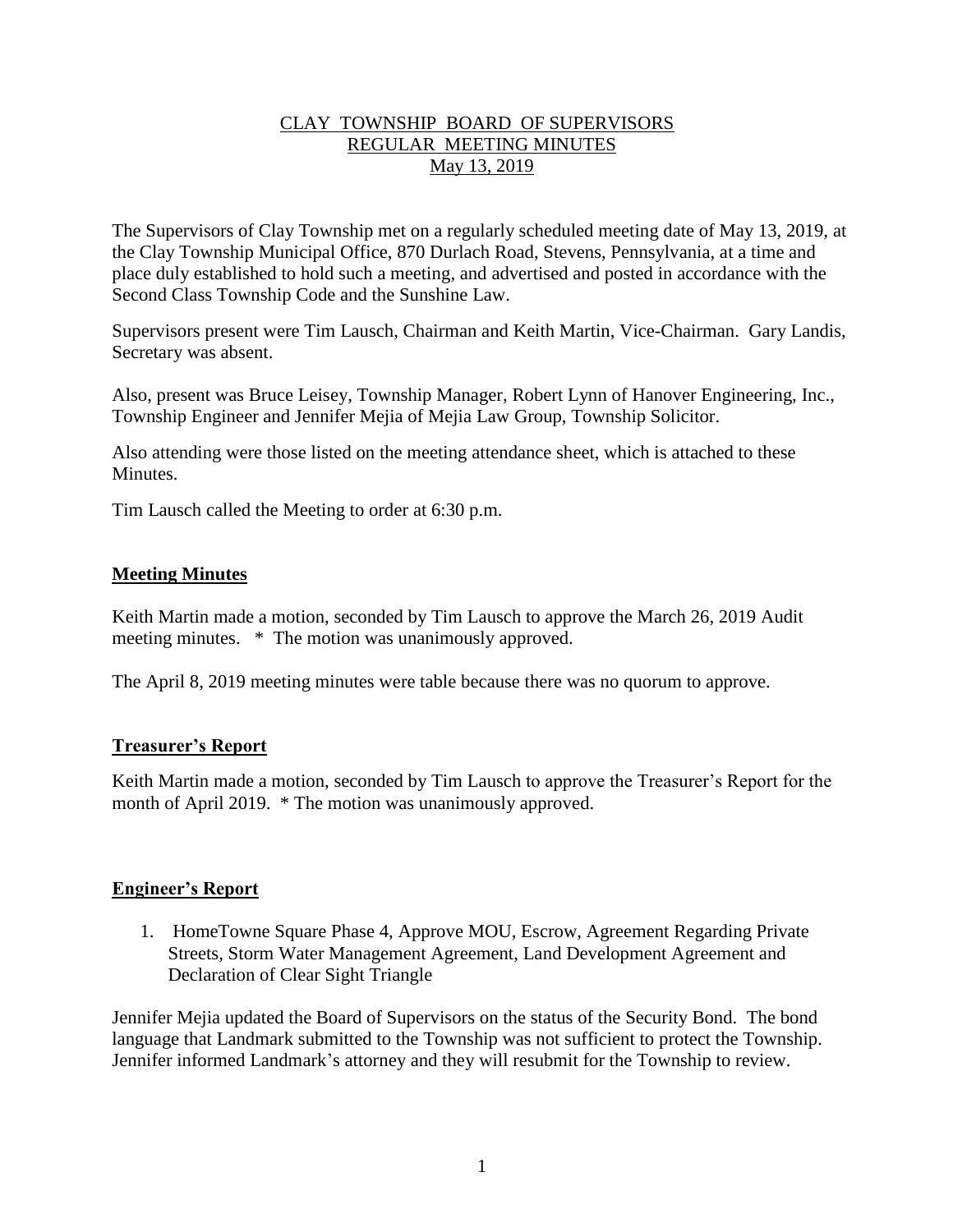Keith Martin made a motion, seconded by Tim Lausch to approve the MOU, Agreement regarding private streets, Stormwater Management Agreement, Land Development Agreement, Declaration of Clear Site Triangle and Security Bond contingent on acceptance of the language by Jennifer Mejia and Bruce Leisey. \* The motion was unanimously approved.

2. Mike Martin – Escrow Release Request

This request was tabled until the next meeting due to issues with one of the stormwater basins not dewatering in sufficient time.

3. Barry Wissler – Stormwater Basin Discussion

This item was tabled to a future meeting to allow time for Staff to meet with Barry Wissler to discuss potential solutions to the current issues.

4. Lincoln West Storage – Approve MOU

Keith Martin made a motion, seconded by Tim Lausch to approve the Lincoln West Storage MOU. Township Staff is waiting for Letter of Credit prior to releasing plans for recording. \* The motion was unanimously approved.

## **Old Business**

1. Sewer Lateral and Manhole Investigation

Bob Lynn informed the Board of Supervisors that he is working on bids for cleaning and joint repairs and lining manholes. He is hoping to have the Board of Supervisors approve bids at their June meeting.

2. Review RFP for Growing Greener Grant

After discussion, the Board of Supervisors authorized Township Staff to send out RFP's.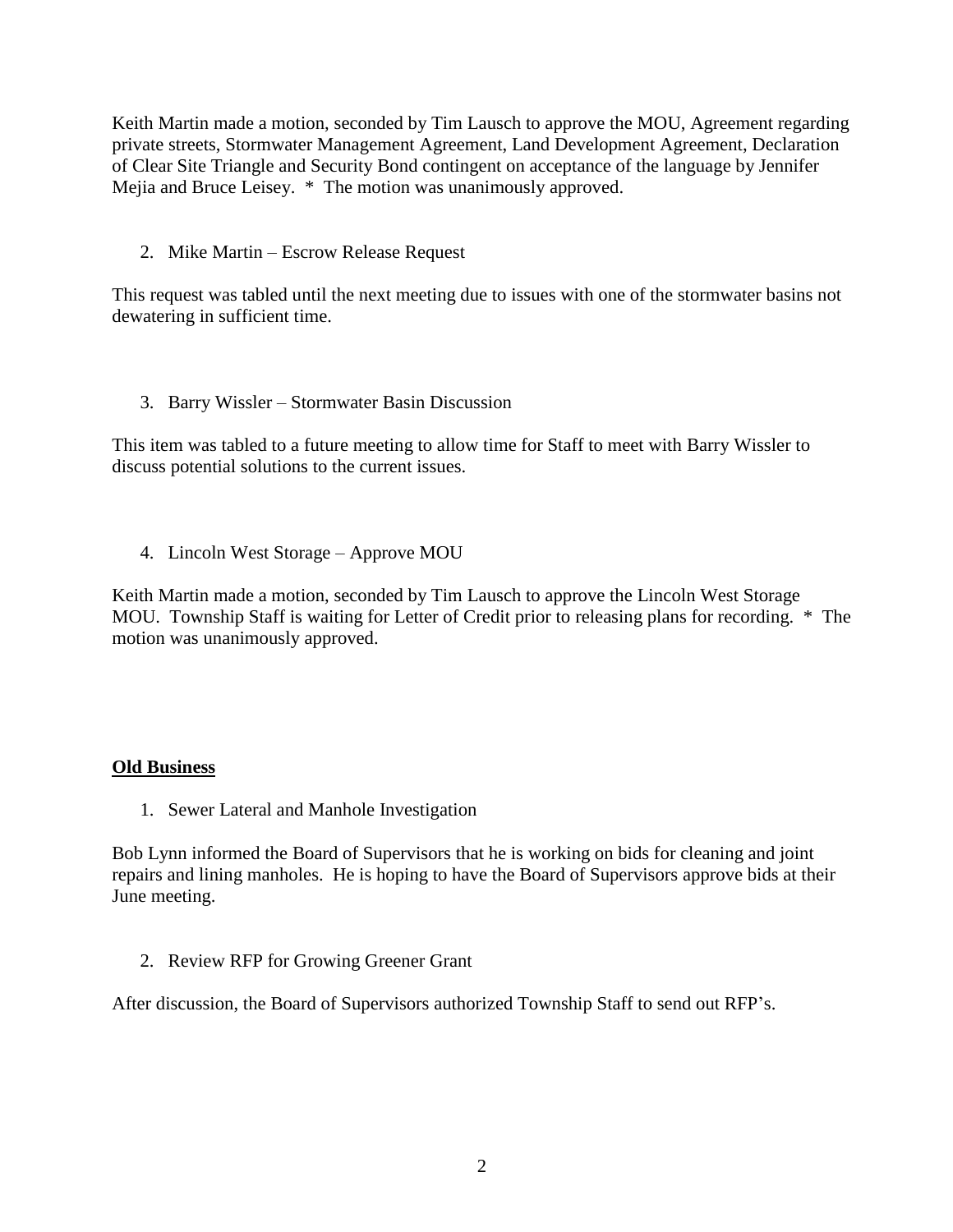## **New Business**

1. Approve and Execute Road Bid Contracts

After review, Keith Martin made a motion, seconded by Tim Lausch to award the following road bids, ultra-thin wearing course to Asphalt Maintenance Systems at a cost of \$6.34 sq yd for total of \$134,192.44 paid from the Liquid Fuel account; chip seal to Martin Paving at a cost of \$1.185 sq yd for a total of \$174,264.91 paid from the Liquid Fuel account and line painting to A-1 Traffic Control at a cost of .045 lf single line and .092 lf double line for a total of \$24,443.00 paid from the General Fund account. There was discussion on not awarding or preparing a change order on the ultra-thin bid. After discussion, the Board of Supervisors decided to award the ultra-thin bid based on the fact of the lateness of the potential decision to change. \* The motion was unanimously approved.

2. Approve Advertising of Ordinance for Handicap Parking Space

This item was tabled until the June 10, 2019 meeting to include additional street signs and speed limit signs requirements in the Ordinance update.

3. Review PA DEP Correspondence regarding HWWTP

Township staff reviewed the correspondence from DEP with the Board of Supervisors. Due to excessive amount of rain in 2018, the treatment plant was hydrologically overloaded.

The Board of Supervisors authorized Bob Lynn and Bruce Leisey to submit a plan by July 19, 2019 to PA DEP with actions to reduce the overload.

4. Approve and Execute LCCD MOU

After review, Keith Martin made a motion, seconded by Tim Laush to approve and execute the MOU between Lancaster Country Conservation District and Clay Township. \* The motion was unanimously approved.

5. Request to Contribute to ELANCO Water Protection Group Agricultural Forum

After review, Keith Martin made a motion, seconded by Tim Lausch to approve a contribution of \$500 to support the Agricultural Forum on December 9, 2019. The Contribution towards the meeting will satisfy MCM 1 and MCM 2 requirements of the Township's MS4 Stormwater Permit.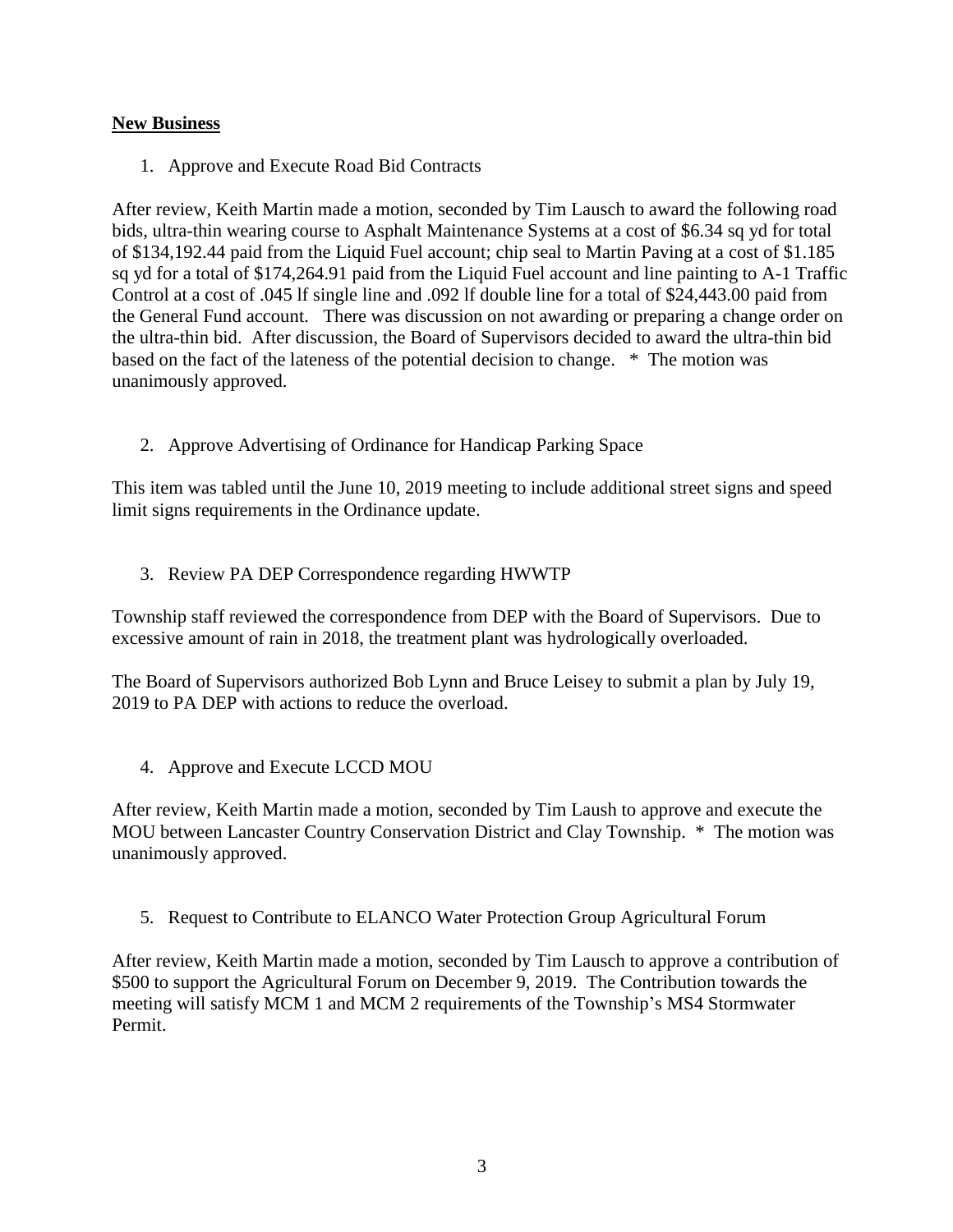6. 75 East Church Road – Relief from Sewer Isolation Distance

Bruce Leisey reviewed the request from Amos Smucker, owner of 75 East Church Road. Mr. Smucker is requesting relief from the 100' isolation distance between the well and the proposed new septic system to be put on the property. The property is currently vacant and has a failing septic system and the proposed location for a replacement system would be within 45' from the current well location.

After discussion, the Board of Supervisors decided to table a decision on the request until the next meeting. The Board of Supervisors requested Bruce Leisey to look into the request further.

7. Approve Mobile Home Permits

After review, Keith Martin made a motion, seconded by Tim Lausch to approve the 2019 Mobile Home Park Permits for Victoria Manor Estates, Valley View Ephrata, Country Lane Village, Meadow Valley Estates North, Clay School Acres, Blue Bell Mobile Home Park, Countryside Enterprise, and Red Maple Mobile Home Park. \* The motion was unanimously approved.

## **Executive Session**

Keith Martin made a motion, seconded by Tim Lausch to enter into Executive Session at 9:02 pm to discuss potential litigation and personnel issues. \* The motion was unanimously approved.

Keith Martin made a motion, seconded by Tim Lausch to exit Executive Session at 9:22 pm.  $*$ The motion was unanimously approved.

Keith Martin made a motion, seconded by Tim Lausch to engage Hawke, McKeon & Sniscak LLP as counsel on sewer issues. \* The motion was unanimously approved.

## **Bills to be Paid**

General Fund

Keith Martin made a motion, seconded by Tim Lausch, to approve the General Fund bills totaling \$47,237.55 for the month of April. \* The motion was approved unanimously.